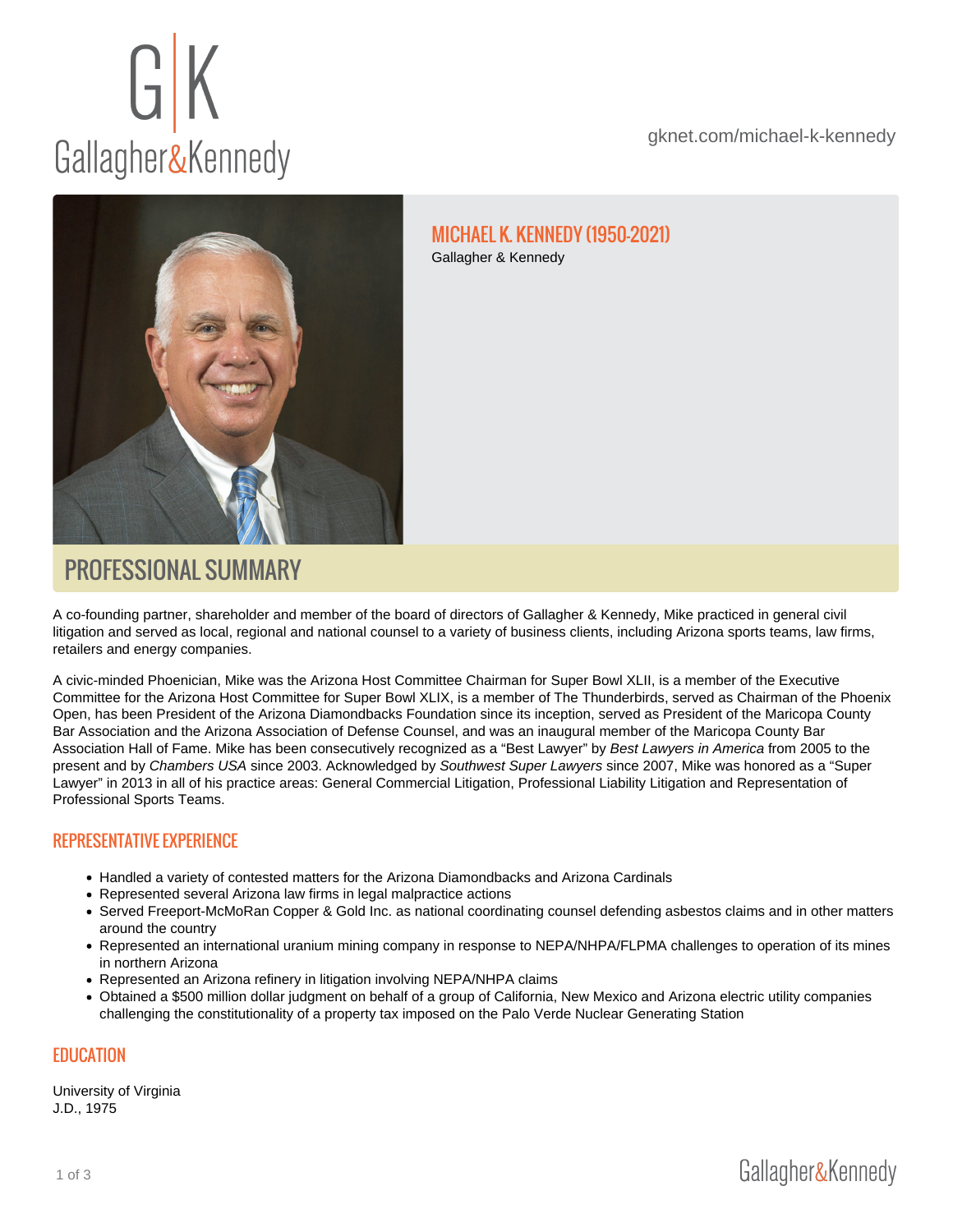#### BAR & COURT ADMISSIONS

- Arizona, 1975
- Arizona Supreme Court, 1975
- U.S. District Court, District of Arizona, 1975
- U.S. Court of Appeals, Ninth Circuit, 1978
- U.S. Supreme Court, 1982

### ASSOCIATIONS & MEMBERSHIPS

- Maricopa County Bar Association, President, (1986-1987)
- State Bar of Arizona, Board of Governors, (1987-1989)
- Arizona Association of Defense Counsel, President, (1985-1986)
- Sandra Day O'Connor Inn of Court, Founding Member, (1982)
- Ninth Circuit Judicial Conference, Lawyer Delegate, (1991-1994)
- Commission on Appellate Court Appointments, Member, (1989-1993)
- Arizona Bar Foundation, Founding Fellow
- Arizona Superior Court, Judge Pro Tem, (1984-2003)
- Judicial Performance Review Commission, Member, (2004-2008)
- Arizona Board of Trial Advocates, Member

## HONORS & AWARDS

- Lawdragon 500, "Leading Lawyers in America", (2006)
- Southwest Super Lawyers®, General Commercial Litigation, Professional Liability Litigation and Representation of Professional Sports Teams, (2007-2021)
- Maricopa County Bar Association Hall of Fame, Inaugural Member, (2008)
- Best Lawyers in America®, Commercial Litigation and Personal Injury Litigation Plaintiffs, (2005-2021); Professional Malpractice Law - Defendants, (2016-2021); Sports Law (2017-2021)
- Best Lawyers in America®, Phoenix Lawyer of the Year, Professional Malpractice Law Defendants, (2021)
- Best Lawyers in America®, Phoenix Lawyer of the Year, Sports Law, (2019)
- Benchmark Litigation, Local Litigation Star Arizona: Professional Liability, (2015-2020); General Commercial (2016-2021)
- Chambers USA®, (2003-2020)
- AV Preeminent Peer Review Rating, Martindale-Hubbell
- Phoenix Business Journal, Most Admired Leader Honors and Lifetime Achievement Award, (2018)
- Best Lawyers in America®, Phoenix Personal Injury Litigation Lawyer of the Year, (2012)
- Arizona's Finest Lawyers, (2011)
- Arizona Business Leaders Magazine, AzBusiness Leaders Sports, (2018-2020)
- Arizona Business Magazine, Top 100 Lawyers in Arizona Business Litigation, (2018-2020); Civil Litigation, (2017); Professional Liability, (2018-2020); Sports Law, (2017-2020); Commercial Litigation (2013)
- The Phoenix Business Journal, Business Journals' Influencers: Law, (2019)
- Arizona Diamondbacks Foundation, Community Service Award, (2008)
- American Junior Golf Association, Digger Smith Award, (2010)
- The Phoenix Business Journal, "Super Bowl Most Valuable Power Player", (2007)
- Arizona Cardinals, "Honorary Community Captain", (2007)
- The Phoenix Business Journal, "Power Player", (2006)
- Greater Phoenix Convention & Visitors Bureau, Visitor Industry Champion Award, (2008)
- Arizona Foothills Magazine, "Valley's Most Influential People", (2008)
- Founder's Society, Duke University
- Significant Sig Award Sigma Chi Fraternity, (2012)
- Oakwood High School, Distinguished Alumni Award, (2011)

# COMMUNITY & PHILANTHROPY

Arizona Super Bowl XLII Host Committee, Chairman, (2005-2012)